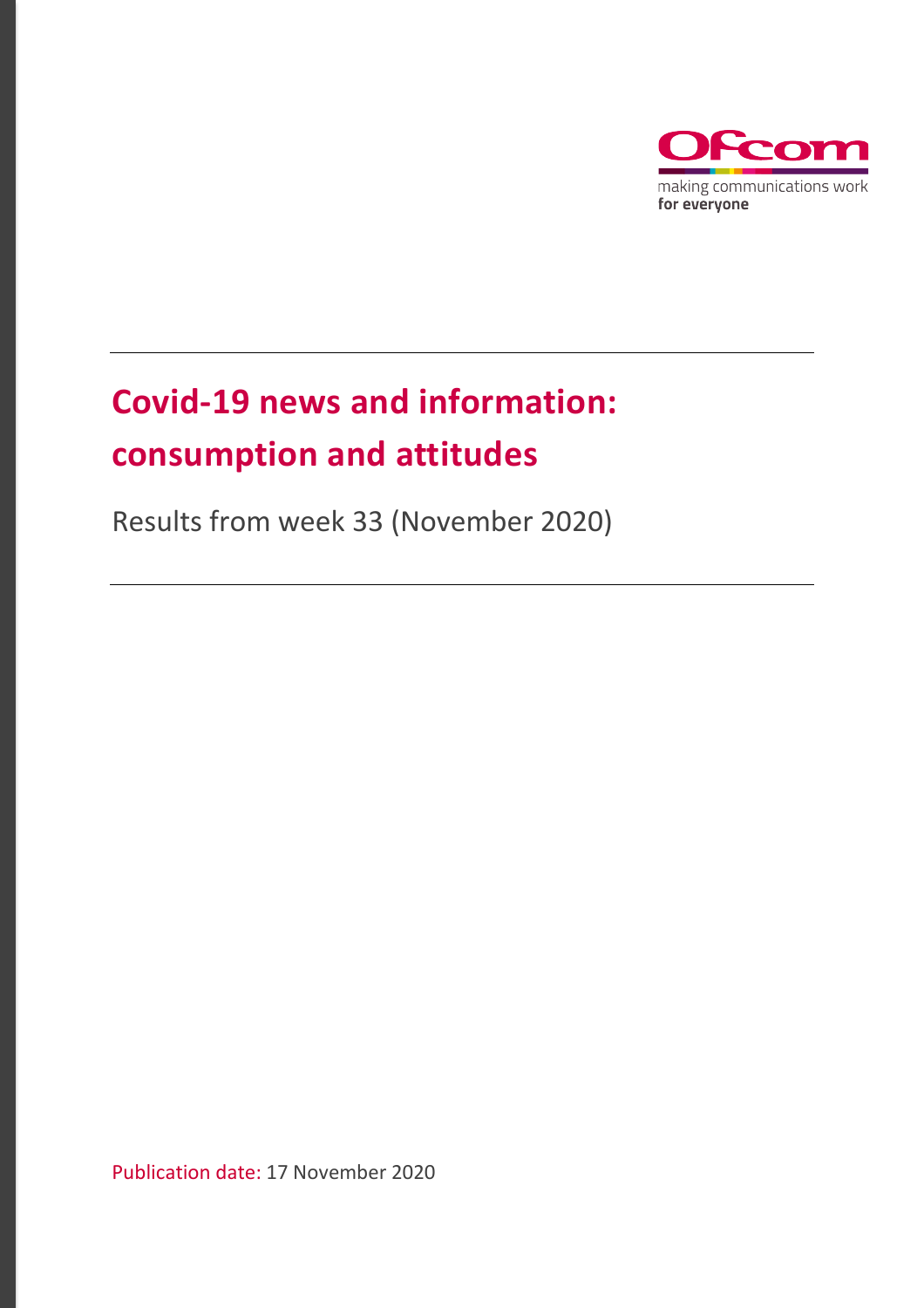## **Overview**

This fieldwork took place from 6-8 November, asking people about their habits and attitudes in the previous seven days. This was the week during which England entered a second lockdown (on 5 November), and the week before the firebreak lockdown in Wales was due to end (on 9 November).

The results are mainly compared with week one of our survey (27-29 March) which coincided with week one of the UK 'lockdown'. The results are also compared with the data from week 29 (9-11 October), which was the last time we ran this survey.<sup>[1](#page-1-0)</sup>

## Key findings

### **Consumption of news and information about Covid-19**

- Nine in ten people (90%) accessed news about Covid-19 at least once a day in the last week. This was an increase from 88% in week 29, but below the high at the start of the lockdown (99% in week one). Over 65s were more likely than any other age group to access news about Covid-19 at least once a day (95%) and 16-24s were least likely (85%). One in twenty people (6%) accessed news about the pandemic at least twenty times a day, the same proportion as week 29 but again below week one (24%).
- Three in ten respondents (31%) said they are '*trying to avoid news about the coronavirus*' (30% in week 29 and 22% in week one). Those aged 25-34 were most likely to say they are avoiding news about the coronavirus (46%). Female respondents were more likely to say they are avoiding news on the topic (34%) than male respondents (27%).
- Among adult internet users, traditional media sources (broadcasters, newspapers, radio) remained the most-used source of news and information about Covid-19 (85% in week 33, 84% in week 29 and 93% in week one). However, 16-24 year olds, people from DE social grades and people from Scotland were less likely than the UK average to use these sources (70%, 80% and 74% respectively). Traditional media was seen as the most important source of news and information by 63% of respondents (64% in week 29 and 71% in week one). Over 65s were more likely to see traditional media as the most important news source (76%) while 16-24s were least likely (39%).
- The proportion of people who used social media as a source of information about the pandemic in the last week was 36% (34% in week 29, 49% in week one). Some groups were less likely than the UK average to use social media, including men (33%); respondents over the age of 45 (25%) and people in England (34%). Meanwhile, 16-24s were the most likely to use social media as a news source (55%) and 14% of these respondents saw it as their most important source of news, compared to just 1% of over 65s who thought the same. The use of closed messenger groups as a source of

<span id="page-1-0"></span> $1$  We carried out our Covid-19 news and information research each week from week one of the lockdown until week fourteen (in June). Since then, we have carried out this research on a monthly basis.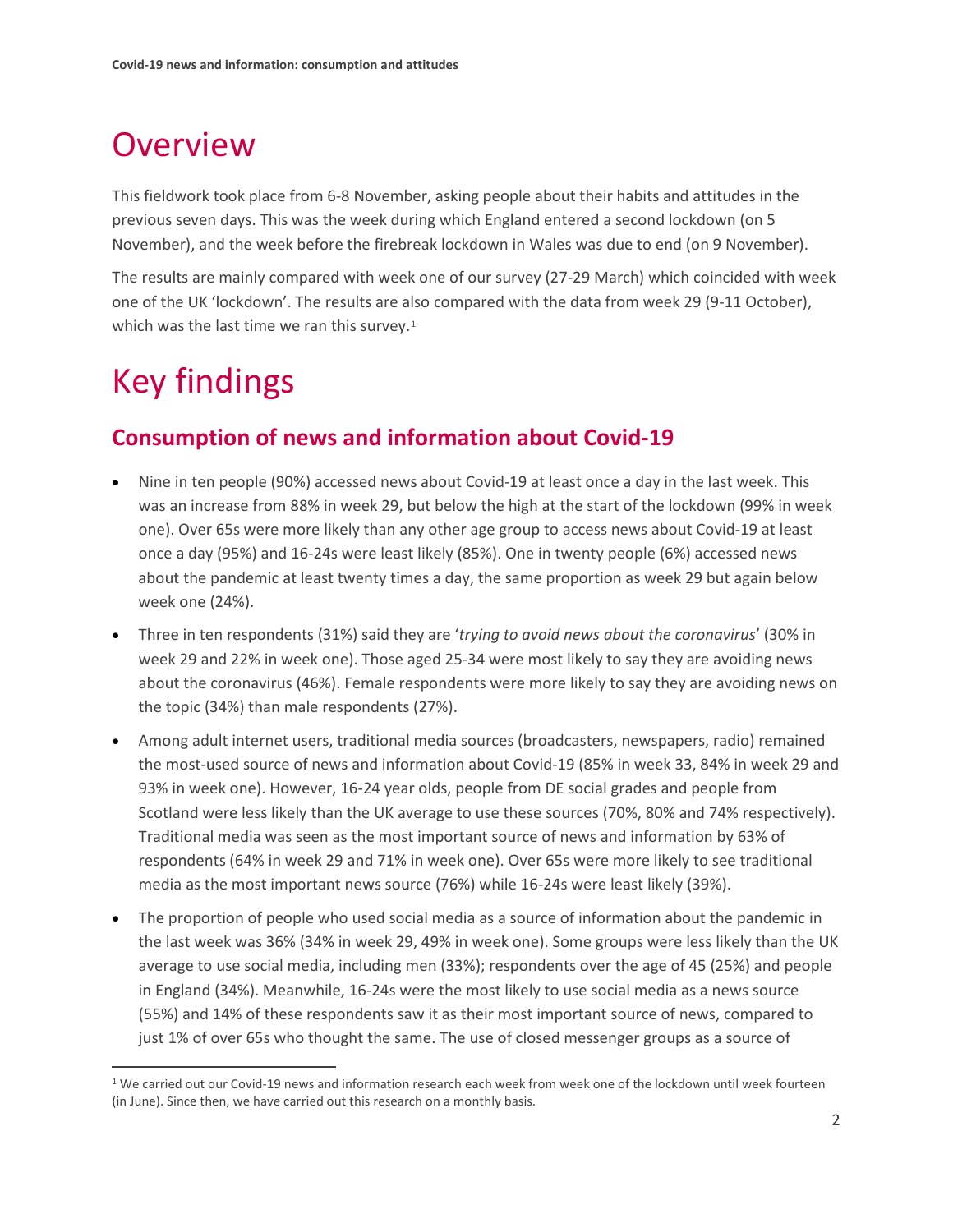information about the pandemic decreased to 7% in week 33 (from 9% in week 29 and 15% in week one).

- There was a decrease in sharing news or information about Covid-19 via social media posts (11% reported sharing posts in week 33 vs. 13% in week 29 and 25% in week one). The proportion of people sharing information by writing in closed messenger groups was 18% (16% in week 29 and 34% in week one). Around a quarter of people (23%) said they have not shared any information or news about Covid-19, either online or by word of mouth in the last week, compared to 26% in week 29 and 11% in week one.
- In week 20, respondents were asked for the first time whether they agreed with the statement '*I feel confident that I understand the statistics and data used to provide the number of Coronavirus cases and deaths*' (52% agreed). In week 33, the same proportion of respondents (52%) agreed with the statement and 23% disagreed. This was similar to the results in week 29 (where 52% agreed and 22% disagreed). As in week 29, male respondents were more likely (58%) than female respondents (46%) to agree with the statement.

#### **Misinformation related to Covid-19**

- In week 33, a third (33%) of respondents said they came across information or news about Coronavirus in the last week that they thought was false or misleading (32% in week 29 and 46% in week one). 16-24s were the most likely to come across false or misleading information (42%) compared with 28% of over 65-year-olds. Over a third (37%) of male respondents came across false or misleading information compared to 29% of female respondents. Just 5% of those who saw misleading information in week 33 said they forwarded or shared it (compared to 7% in week one).
- We asked respondents if they had come across a select list of claims that could be considered as false or misleading.<sup>[2](#page-2-0)</sup> In week 33 we asked for the first time if respondents had come across three new claims: that *'the flu alone is killing more people than Coronavirus'*; that *'Coronavirus statistics are being combined to make Coronavirus look more harmful than it is'* and that '*the Coronavirus test which shows if you currently have the virus does not work and 93% of tests produce a false positive*'.
- The most common claim respondents had seen was that '*the flu alone is killing more people than Coronavirus*' (33% of respondents said they came across this claim). The next most common claims, both seen by 31% of respondents, were *'face masks/coverings offer no protection or are harmful'* and *'the number of deaths linked to Coronavirus is much lower in reality than is being reported*'.
- Of the other new claims included in our week 33 survey, 23% of people had seen the claim that *'Coronavirus statistics are being combined to make Coronavirus look more harmful than it is'* and

<span id="page-2-0"></span><sup>2</sup> In week 33, the wording of this question changed. In previous weeks (week one to week 29) we asked respondents *'Have you come across any of these false or misleading information about aspects of the Coronavirus in the last week?'* and gave a list of pre-selected claims to choose from, such as *'Claims about potential dangers of a Coronavirus vaccination'*. From week 33 onwards, we are asking respondents *'Have you come across any of these claims which some people are making about aspects of the Coronavirus and that could be considered as false or misleading in the last week?'* and are including a revised list of preselected claims they may have seen, such as *'There are potential dangers associated with the Coronavirus vaccination'*.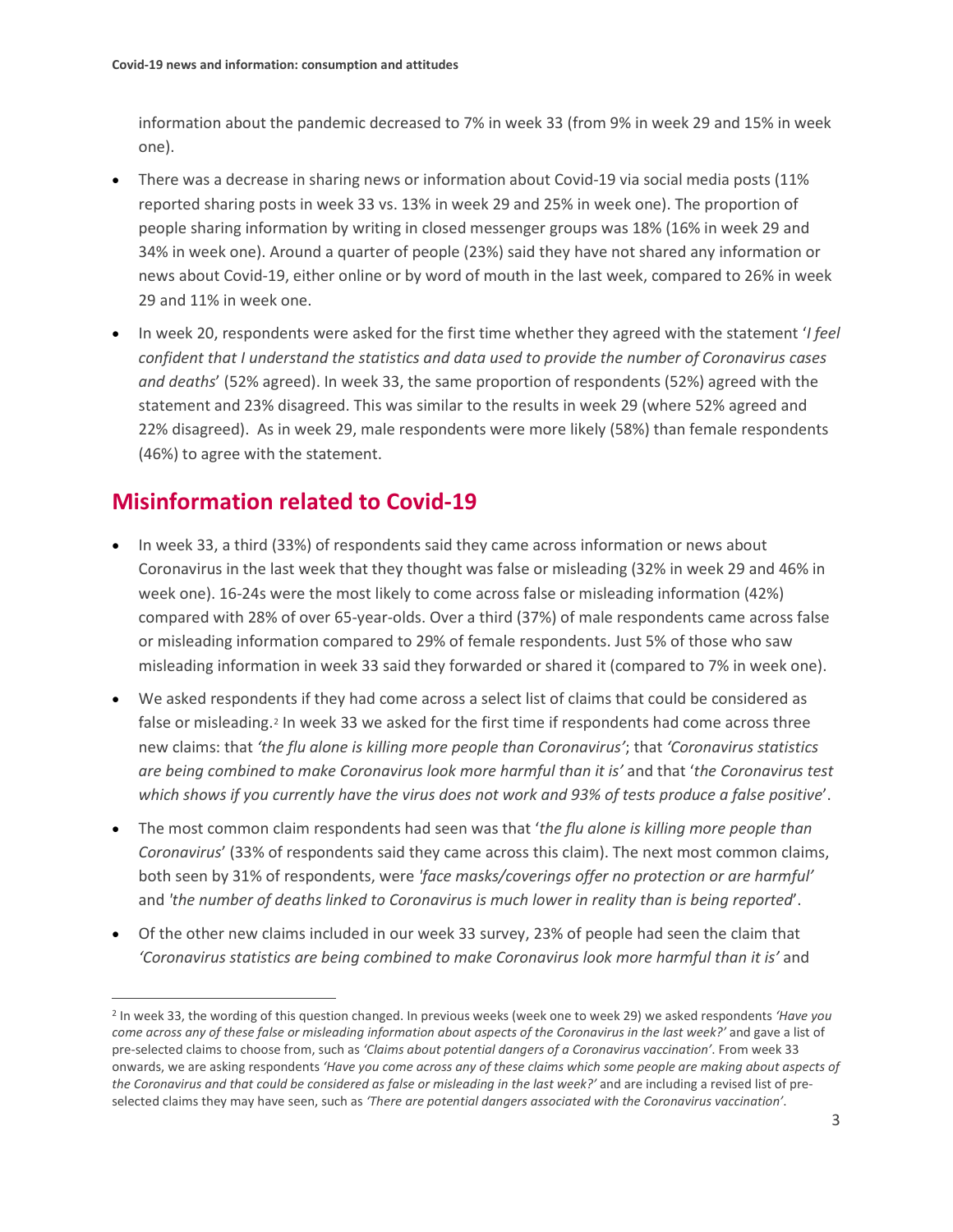16% of people had seen the claim that '*the Coronavirus test which shows if you currently have the virus does not work and 93% of tests produce a false positive*'.

- Three in ten respondents (29%) saw the claim that *'the number of cases linked to Coronavirus is much lower in reality than is being reported'* (18% in week 29). Two in ten respondents (19%) came across claims linking Coronavirus and 5G technology (13% in week 29). This is a decline from the 50% of respondents who saw similar claims during week three in April when we first asked about this.
- Three in ten respondents (28%) said that seeing claims that could be considered as false or misleading had made them think twice about the issue (26% in week 29). Those aged 16-24 were most likely to say that false or misleading information had made them think twice (38%) compared to 20% of over 55s.
- In week 33, 82% of respondents who use social media said they had come across information about the coronavirus from official sources in the form of banners, pop-ups and upfront notices either each time (14%), most times (30%) or sometimes (38%) when they went onto social media.
- Half of respondents that use social media (51%) said that they had come across '*news/ info that have warnings/ notices from the platform attached, saying that the info may be untrustworthy/ untrue'* either each time (6%), most times (15%) or sometimes (30%) when they went on social media. Of those that came across these warnings/ notices about content, over half (53%) reported clicking through to view the content being flagged in this way.
- Most respondents agreed that '*untrue stories about the coronavirus should not be posted or shared on social media*' (81%) with only 7% disagreeing. Respondents over 65 were more likely than any other age group to agree with this statement (at 87%). One in five (20%) of respondents agreed that '*people and organisations have a right to say what they want on social media about the coronavirus, even if it might not be true*'. One in five (19%) of respondents also agreed that '*it's OK for untrue stories about Coronavirus to be posted and shared on social media, as long as they are flagged as potentially untrustworthy/ untrue by the social media platform*'.

### **Attitudes and behaviour related to Covid-19**

- In week 33, one in four respondents (24%) agreed with the statement '*I am confused about what I should be doing in response to the coronavirus'*. This was a decline from week 29 (where 30% agreed) but an increase from week one (where 17% agreed). Three in ten 16-24s (33%) agreed with the statement compared to 22% of over 65s.
- Four in ten (40%) said they '*find it hard to know what is true and what is false about the coronavirus'*, a similar proportion to week 29 (38%) and week one (40%). More female respondents (45%) said they find it hard to know what's true or false compared to male respondents (36%), and 16-24s were the most likely age group to agree with the statement (45%). Respondents in AB households (35%) were less likely than other socio-economic households to agree with this statement.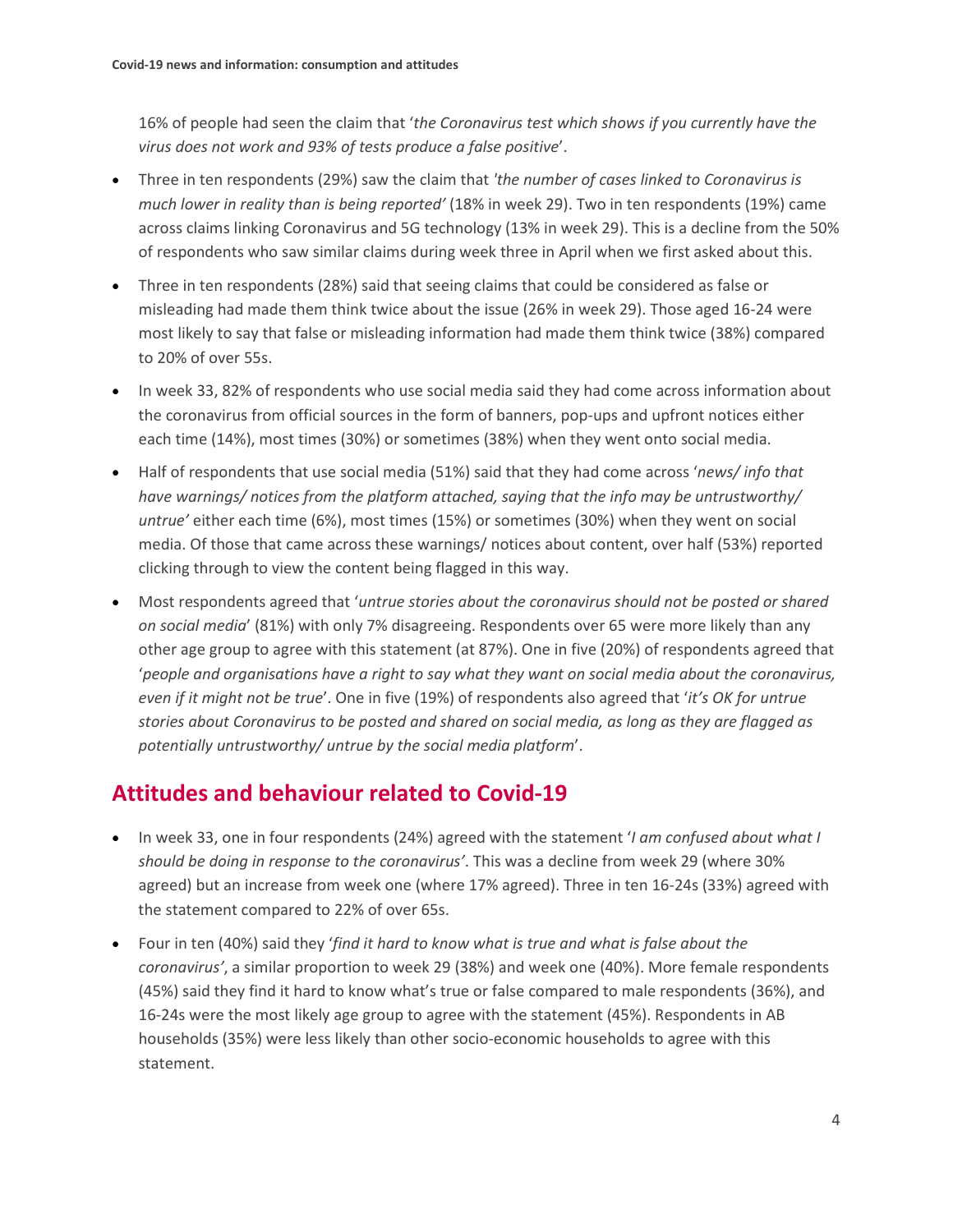- The NHS remained one of the most trusted sources for information on Covid-19. In week 33, 90% of those who said they use the NHS for information said they trust it, a decrease from 95% in week 29 and week one. A clear majority of respondents using official sources continued to trust the information provided by official scientists (80% in week 33 and 29, 90% in week one); local health services (86% in week 33, 83% in week 29 and 92% in week one) and the WHO (89% in week 33, 92% in week 29 and 94% in week one). Three quarters (76%) of respondents trusted information provided by the UK Government, down from nine in ten (91%) in week one.
- One in four respondents (26%) said they think '*the mainstream media is exaggerating the seriousness of the coronavirus*', which is similar to week 29 (27%) and compares to 17% in week one. Male respondents (29%) were more likely to agree with this statement than female respondents (23%). One in four people aged 16-24 (36%) agreed with the statement compared to one in five 55-64s (18%).
- Six in ten respondents (63%) continued to think that '*this crisis is showing some positive sides of society (e.g. more local/community spirit, support for the NHS)'* (compared to 61% who agreed in week 29 and 86% in week one).
- In week 20, respondents were asked for the first time whether they would *'agree to be vaccinated against the Coronavirus if there was a vaccine approved by the NHS available tomorrow*'. In week 33, six in ten respondents (62%) agreed with the statement, the same proportion as week 29, and 20% disagreed (18% in week 29). Over 65s were more likely than any other age group to agree with this statement (74%).
- In previous weeks of this survey, we asked parents if they agreed with the statement that *'on balance, I am comfortable that my child/children is/are back at school'* and in week 29, over half (55%) of parents agreed. In week 33, we asked parents if they agreed with a slightly different statement: *'on balance, I am happy that my child/children is/are still able to go to school'.* The majority (63%) of parents agreed with this, although parents between 45-54 (55%) were less likely to agree.
- Almost all respondents said they are closely following official guidance practising social distancing (94% in week 33, 98% in week one) and wearing a face mask/ covering where relevant (95% in week 33). Most respondents said they are closely following the official advice around regular handwashing, 88% of respondents agreed with this in week 33 compared to almost all respondents (96%) in week one. In week 33, we also asked respondents how closely they were following the official advice to *'stay at home as much as possible'* and 91% of respondents said they were following this closely.
- Finally, respondents reported '*maintaining social distancing'* (59%) and '*washing hands regularly and thoroughly'* (57%) as the two most important pieces of official advice (combining 1st, 2nd and 3rd rankings). Half of respondents (54%) felt that *'wearing a face mask/covering'* was important, which is a decrease from week 29 (60%) but it is still almost three times more than in week 14 (21%) following the announcement that face coverings should be worn when travelling on public transport